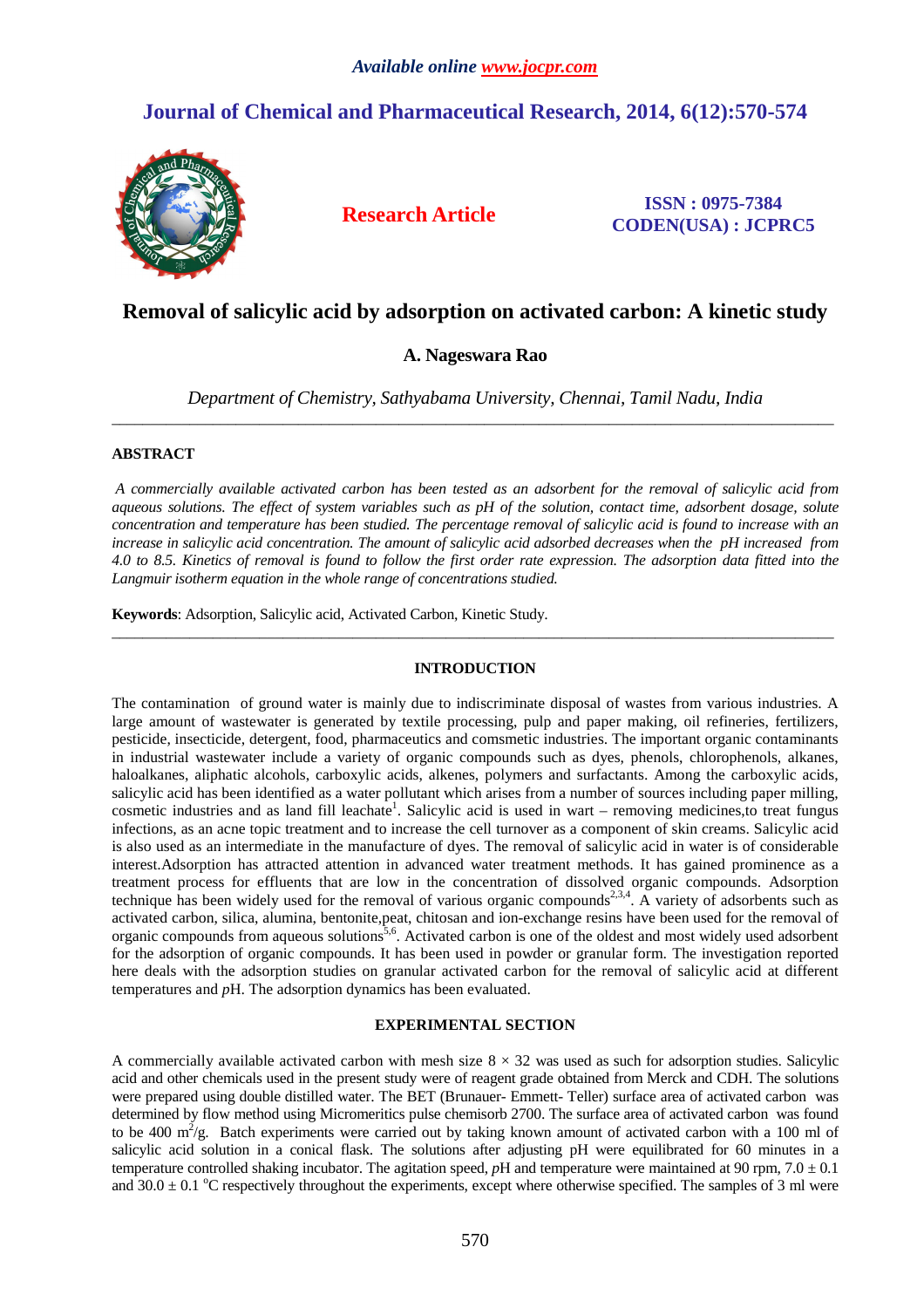withdrawn at regular intervals of time and centrifuged. Absorbance of the supernatant solution was measured and returned to the reactor. The quantitative estimation of the salicylic acid was carried out using a Systronics single beam, UV – visible spectrophotometer, model – 118 at  $\lambda_{\text{max}}$  of 300 nm.

*\_\_\_\_\_\_\_\_\_\_\_\_\_\_\_\_\_\_\_\_\_\_\_\_\_\_\_\_\_\_\_\_\_\_\_\_\_\_\_\_\_\_\_\_\_\_\_\_\_\_\_\_\_\_\_\_\_\_\_\_\_\_\_\_\_\_\_\_\_\_\_\_\_\_\_\_\_\_*

#### **RESULTS AND DISCUSSION**

#### **Effect of initial concentration and contact time**

The effect of initial concentration and contact time on the removal of salicylic acid was studied. Rapid uptake of organics was observed during the initial stage of contact and 50 % removal was observed within first 20 minutes and equilibrium time was around 60 minutes. A series of experiments were undertaken for varying initial salicylic acid concentration ranging from 13.8 to 22.1 mg/L. The removal of salicylic acid was found to increase from 1.28 to 1.83 mg/g by increasing the concentration from 13.8 to 22.1 mg/L at temperature 30 °C and *pH* 7.0 as shown in Fig.1. This shows that the removal of salicylic acid is highly concentration dependent. The removal curves were found to be smooth and continuous indicating the formation of monolayer coverage of the adsorbate on the outer surface of the adsorbent<sup>7</sup>.



**Figure 1 Effect of concentration on the adsorption of salicylic acid**  *Adsorbent dose = 5.0 g/L; pH= 7.0 ± 0.1; Temperature = 30°C; Absorbance measured at 300nm; Agitation speed = 90rpm* 



**Figure 2 Effect of pH on the adsorption of salicylic acid**  *[Salicylic acid] = 13.8 mg/L;Temperature = 30°C; Adsorbent dose = 5.0 g/L; Absorbance measured at 300nm; Agitation speed = 90rpm*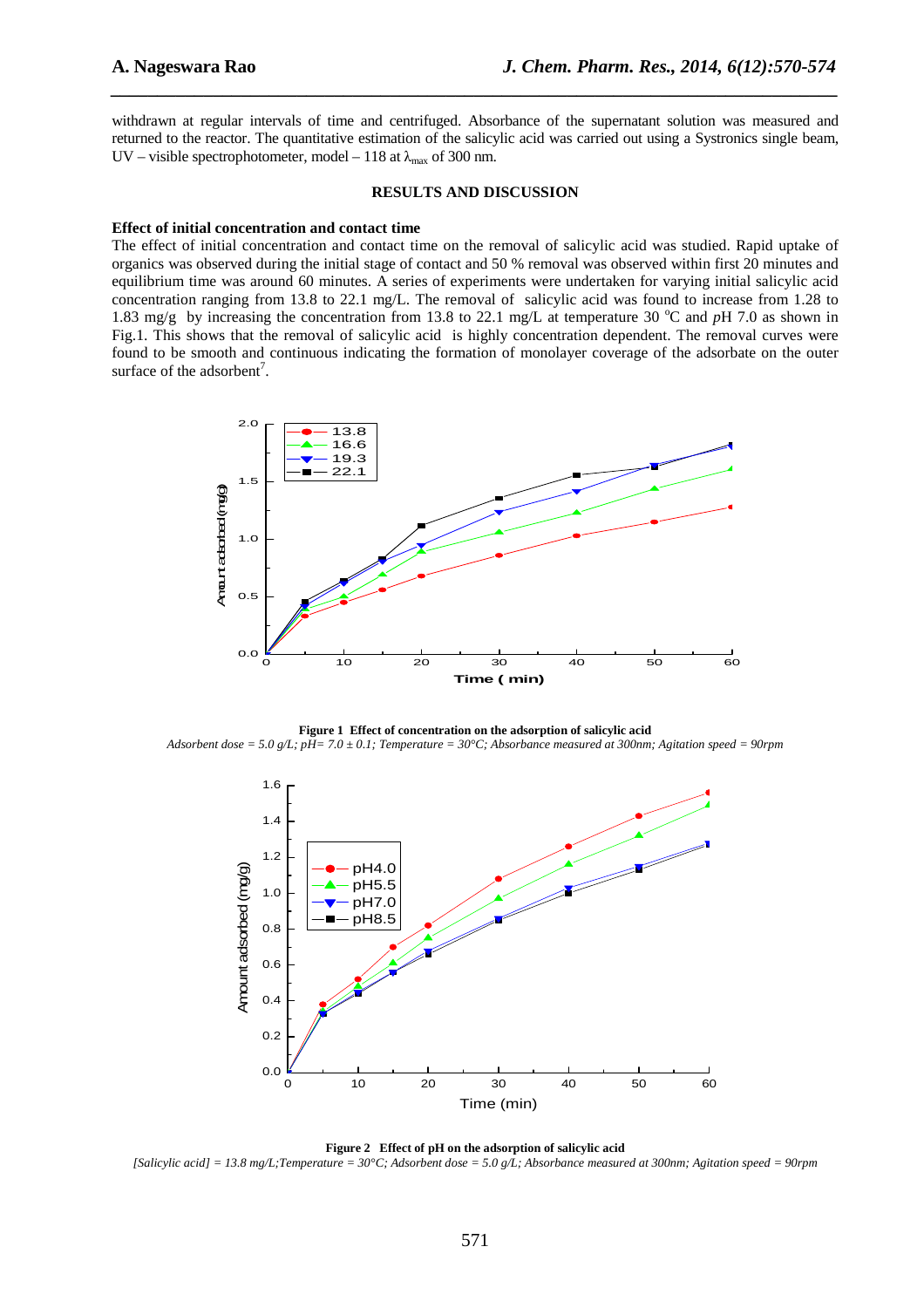## **Effect of** *p***H**

The effect of *p*H on the adsorption of salicylic acid was studied in the range of 4.0 to 8.5. The amount salicylic acid adsorbed from the aqueous solution decreased from 1.56 to1.27 mg/g when the *p*H increased from 4.0 to 8.5 ( Fig.2 ). The similar results were reported by Ford<sup>8</sup>. The removal efficiency was found to be 57 % at  $pH$  4.0 and decreases to 46 % at *p*H 8.5. This may be due to the neutralization of negative charges at the surface of the carbon with increasing hydrogen ion concentration, thereby reducing hindrance to diffusion and making available more of the active surface of carbon<sup>9</sup>.

*\_\_\_\_\_\_\_\_\_\_\_\_\_\_\_\_\_\_\_\_\_\_\_\_\_\_\_\_\_\_\_\_\_\_\_\_\_\_\_\_\_\_\_\_\_\_\_\_\_\_\_\_\_\_\_\_\_\_\_\_\_\_\_\_\_\_\_\_\_\_\_\_\_\_\_\_\_\_*

## **Effect of adsorbent dose**

The effect of adsorbent dose on the removal of salicylic acid was studied in the range of 2.5 to 7.5 g/L at 30  $^{\circ}$ C and *p*H 7.0. It was observed that the amount of salicylic acid removal increases with an increase in adsorbent dose. The percentage removal of salicylic acid varies linearly with increase in the weight of the activated carbon. It was observed that the percentage removal of salicylic acid increases from 25 to 67 at 60 minutes of contact time , on increasing the adsorbent dose from 2.5 to 7.5 g/L on an initial concentration of 13.8 mg/L.as shown in Fig. 3.



**Figure 3 Effect of adsorbent dose on the percentage removal of salicylic acid**  *[Salicylic acid] = 13.8 mg/L; pH= 7.0 ± 0.1; Temperature = 30°C; Adsorbent = Activated carbon; Absorbance measured at 300nm; Agitation speed = 90rpm* 

### **Adsorption dynamics**

The overall rate constant for adsorption  $(k_{ad} \text{min}^{-1})$  of the salicylic acid was evaluated in the light of Lagergren rate equation<sup>10</sup> as given in Eq. 1.

$$
\log (q_e - q_i) = \log q_e - \frac{k_{ad}}{2.303} \tag{1}
$$

Where  $q_t$  and  $q_e$  are the amounts of salicylic acid adsorbed in mg by 1g of activated carbon at time 't' (min) and at equilibrium respectively. Lagergren plot for salicylic acid for an initial concentration of 13.8 mg/L at 30 ºC and at *pH* 7.0 is shown in Fig. 4. The straight line plot of log  $(q_e - q_t)$  verses time shows the validity of Lagergren equation and suggests that the removal of salicylic acid obeys first order kinetics. The *kad* values obtained for various concentrations of salicylic acid was found to be constant and lie in the range of  $0.04 \pm 0.004$  min<sup>-1</sup>.

### **Effect of temperature**

The effect of temperature was studied in the range of 30 to 50 °C. The  $k_{ad}$  values obtained for various temperatures did not show significant decrease and it remains almost constant. The values lie in the range of  $0.04 \pm 0.004$  min<sup>-1</sup>. This indicates that the effect of temperature on the adsorption of salicylic acid is negligible and suggests that the adsorption process is exothermic reaction $11$ .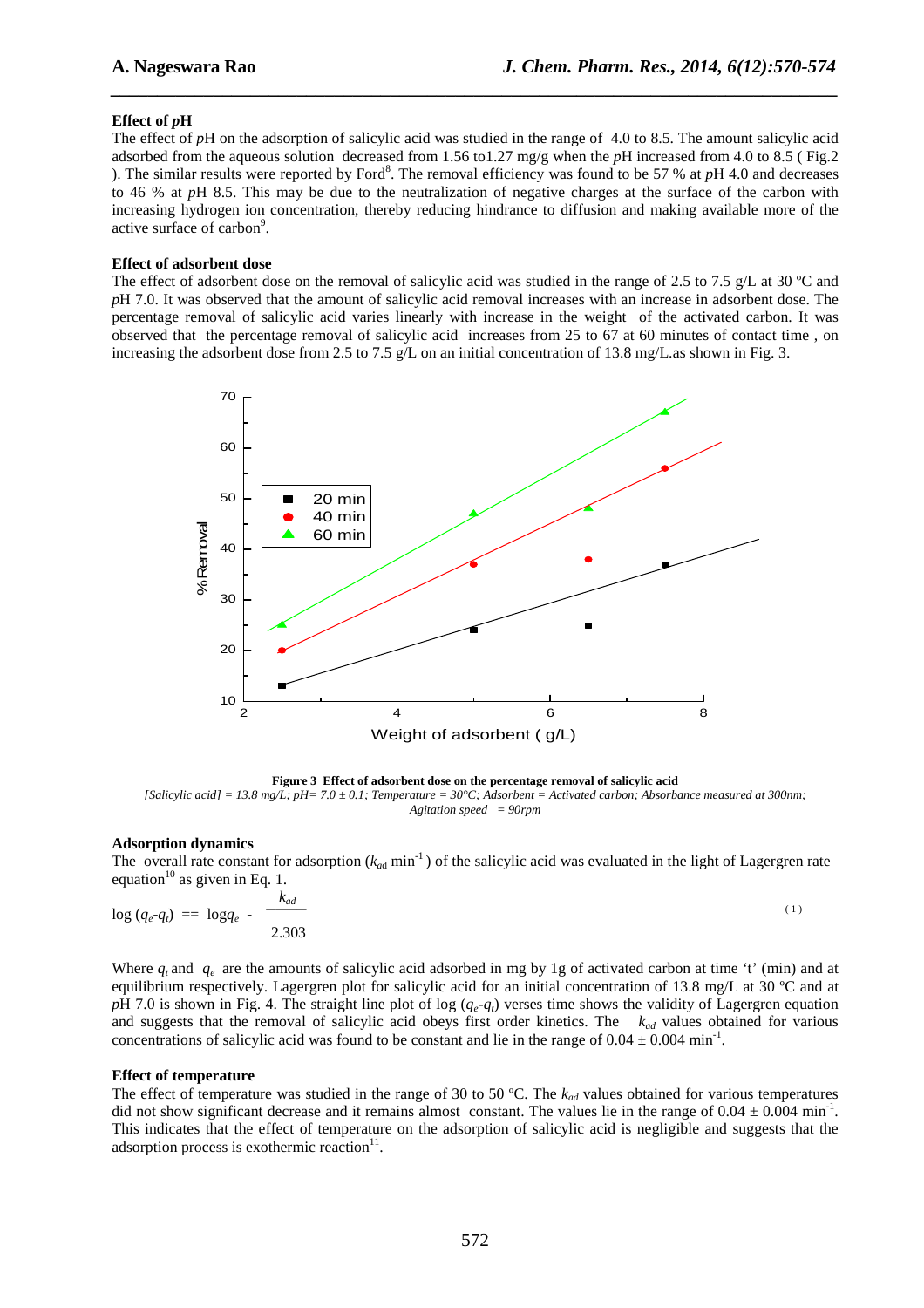

*\_\_\_\_\_\_\_\_\_\_\_\_\_\_\_\_\_\_\_\_\_\_\_\_\_\_\_\_\_\_\_\_\_\_\_\_\_\_\_\_\_\_\_\_\_\_\_\_\_\_\_\_\_\_\_\_\_\_\_\_\_\_\_\_\_\_\_\_\_\_\_\_\_\_\_\_\_\_*

**Figure 4 Lagergren plot for the adsorption of salicylic acid** 

*[Salicylic acid] = 13.8 mg/L; pH= 7.0 ± 0.1;Temperature = 30°C; Adsorbent dose = 5.0g/L; Absorbance measured at 300nm; Agitation speed = 90rpm* 

#### **Adsorption isotherm**

Adsorption equilibrium data expresses the relationship between the mass of adsorbate per unit weight of the adsorbent and liquid phase equilibrium concentration of adsorbate. The equilibrium data for the removal of salicylic acid in the present investigation was analysed using Freundlich and Langmuir isotherms. The linear form of the rearranged Langmuir isotherm model is represented as follows ( Eq. 2 ).

$$
\frac{C_e}{q_e} = \frac{1}{Q_0 b} + \frac{C_e}{Q_0} \tag{2}
$$

Where  $C_e$  is the concentration of solute remaining in the solution at equilibrium.  $Q_0$  and b are Langmuir isotherm constants. The linear plot of  $C_e$  versus  $C_e$  /  $q_e$  yielded a straight line showing the applicability of Langmuir isotherm as shown in Fig. 5. The values of Langmuir constants calculated are given in Table 1. From the experimental data the decrease in the value of '*b*' with an increase in temperature from 30 to 50 ºC indicates that the reaction is exothermic.

**Table 1.Langmuir constants for the adsorption of salicylic acid** 

| <b>Temperature</b> | <b>Langmuir constants</b> |          |                                   |
|--------------------|---------------------------|----------|-----------------------------------|
| $0\sim$            | $\mathbf{O}_0$ mg/g       | $b$ L/mg | <b>Coefficient of correlation</b> |
| 30                 |                           | 0.060    | 0.94                              |
| 40                 | 4.3                       | 0.058    | 0.94                              |
| 50                 |                           | 0 054    | 0.94                              |

The equilibrium parameter  $R<sub>L</sub>$  is represented as follows (Eq. 3).

$$
R_{L} = \frac{1}{1 + bC_0} \tag{3}
$$

Where b is the Langmuir constant and  $C_0$  is the initial concentration of salicylic acid. The  $R_L$  value of 0.55 obtained for the initial concentration of 13.8 mg/L at 30  $^{\circ}$ C is in the range of 0>R<sub>L</sub><1 and shows that adsorption is favourable. The Freundlich adsorption isotherm is given by the expression ( Eq. 4 ).